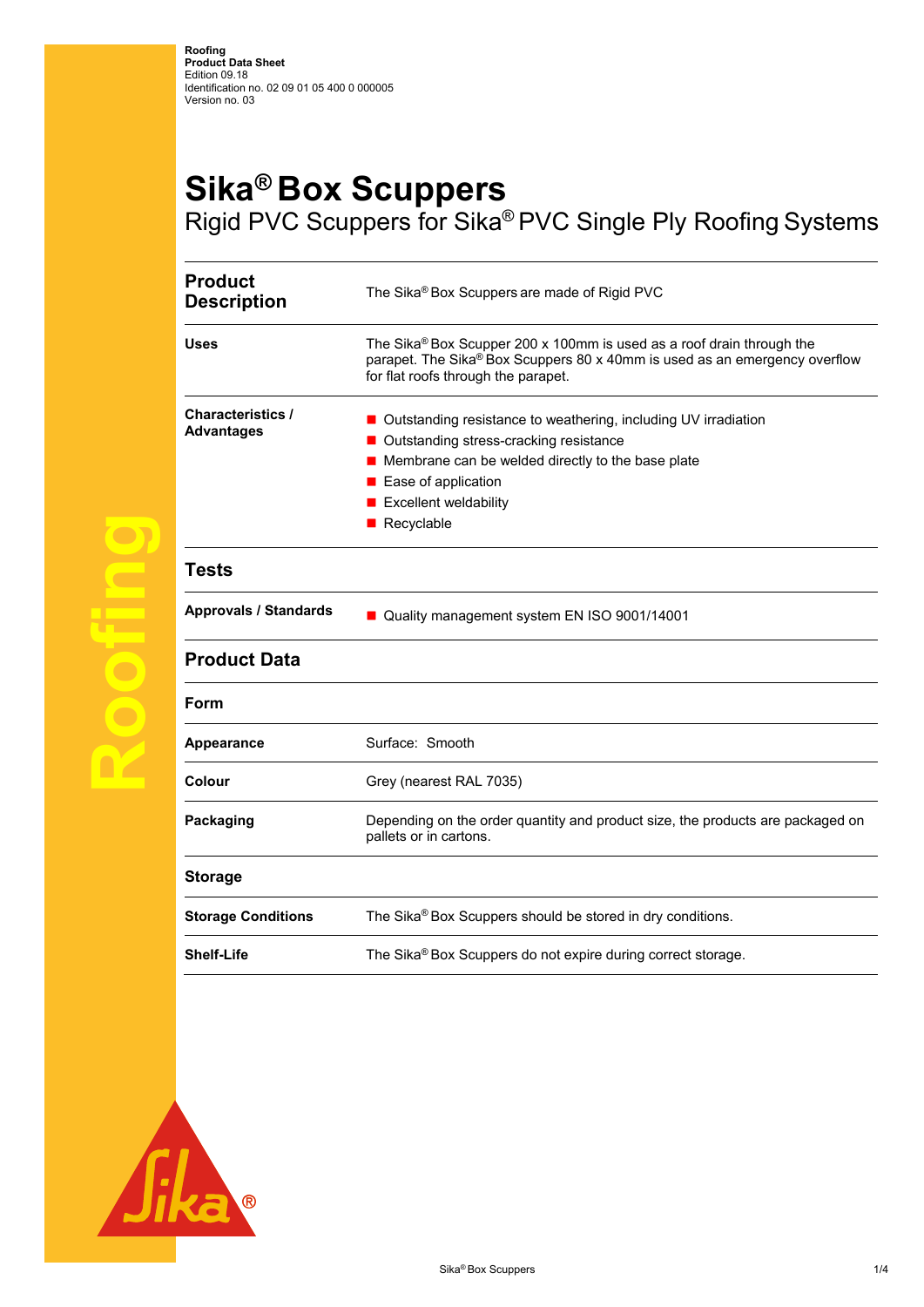

|                                              | Spigot                          |        |                      |                               |                          |
|----------------------------------------------|---------------------------------|--------|----------------------|-------------------------------|--------------------------|
| Item                                         | outside<br>dimensions           | length | inclination<br>angle | Size of<br>base plate         | Flow rate                |
| <b>Box</b><br>Scupper                        | $200$ mm $x$<br>$100$ mm        | 450mm  | $5^{\circ}$          | 400mm x 200mm x<br>$100$ mm   | 1.73 $I/s$ <sup>1)</sup> |
| <b>Box</b><br>Scupper<br>(Straight<br>plate) | $80$ mm $x$<br>40 <sub>mm</sub> | 450mm  | $5^{\circ}$          | 250mm x 250mm                 | <b>NA</b>                |
| Box<br>Scupper<br>(Bent plate)               | $80$ mm $x$<br>40 <sub>mm</sub> | 450mm  | $5^\circ$            | 250mm x 150mm<br>$x$ 100 $mm$ | $0.69$ I/s <sup>1)</sup> |

 $1)$  calculated value

## **Technical Data**

**Material Basis** High quality Polyvinyl chloride (PVC) **Thickness** 4.0mm **System** 

## **Information**

**Application Conditions / Limits**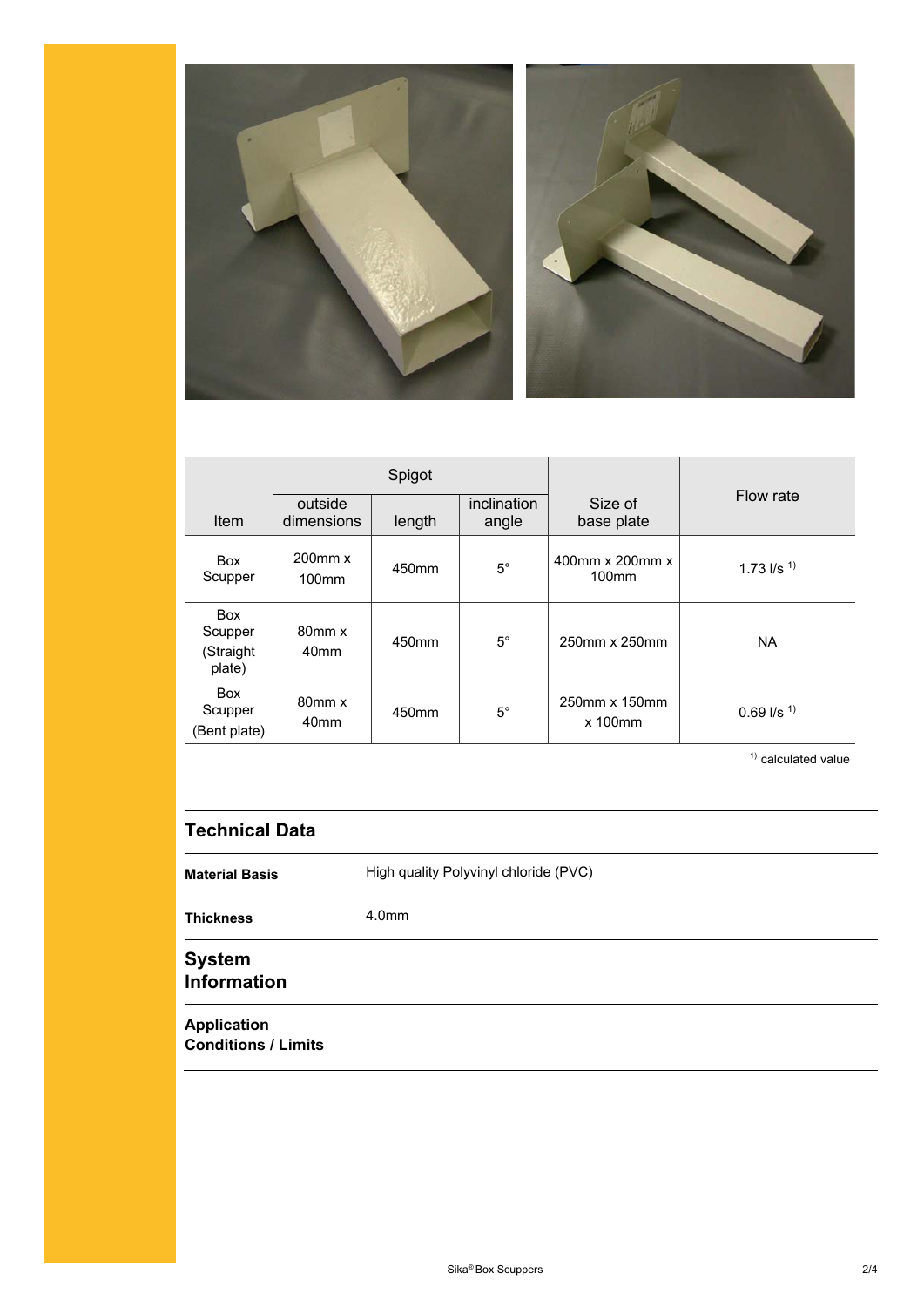| <b>Temperature</b>                        | The use of Sika® Box Scuppers is limited to geographical locations with average<br>monthly minimum temperatures of -50 °C.<br>Permanent ambient temperature during use is limited to +50 °C.                                                                                                                                                                                                                                                                                                                                                                                                                                                       |  |  |
|-------------------------------------------|----------------------------------------------------------------------------------------------------------------------------------------------------------------------------------------------------------------------------------------------------------------------------------------------------------------------------------------------------------------------------------------------------------------------------------------------------------------------------------------------------------------------------------------------------------------------------------------------------------------------------------------------------|--|--|
| <b>Installation</b><br><b>Instruction</b> |                                                                                                                                                                                                                                                                                                                                                                                                                                                                                                                                                                                                                                                    |  |  |
| <b>Installation Method</b>                | According to the valid installation instructions for Sika <sup>®</sup> .<br>The Sika® Box Scuppers need to be fastened securely to the roof parapet.                                                                                                                                                                                                                                                                                                                                                                                                                                                                                               |  |  |
| Notes on Installation /<br>Limits         | Installation works must be carried out only by Sika® Roofing Contractors.<br>Temperature limits for the installation of Sarnafil <sup>®</sup> Box Scuppers.<br>Substrate temperature: -30 °C min. / +60 °C max.<br>Ambient temperature:<br>$-20^{\circ}$ C min. / +60 $^{\circ}$ C max.<br>Installation of some ancillary products, e.g. contact adhesives / cleaners is limited<br>to temperatures above +5 °C. Please observe information given by Product Data<br>Sheets.<br>Special measures may be compulsory for installation below $+5\degree C$ ambient<br>temperature due to safety requirements in accordance with national regulations. |  |  |